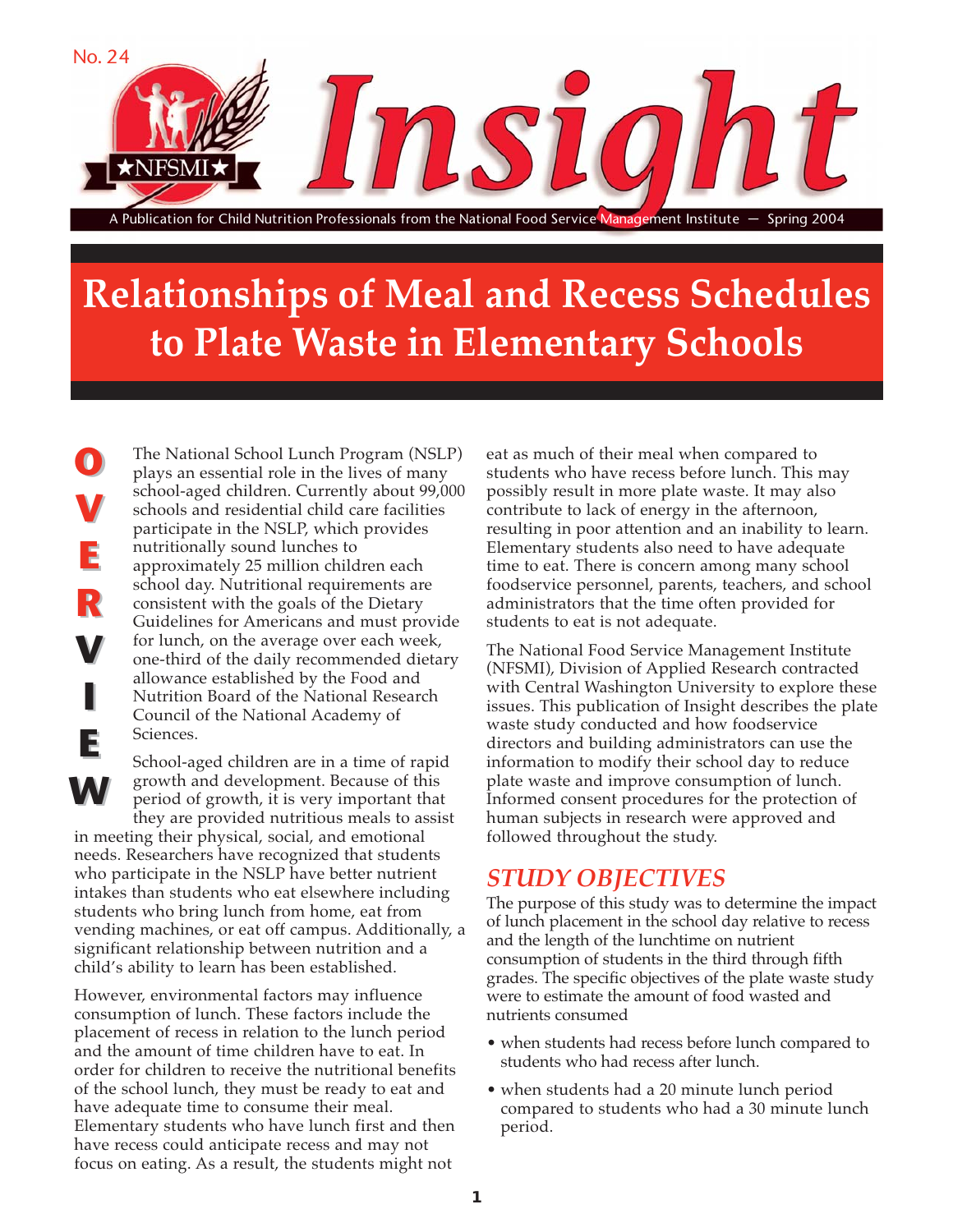### *RESEARCH BACKGROUND*

Plate waste studies have been traditionally used to estimate the amounts of food wasted during meal-time. Plate waste can also, indirectly, estimate the amount of food consumed. The placement of recess in relation to the lunch period has been shown to have an important impact on the amount of food wasted and consumed by elementary children. In a study examining the placement of recess in relation to the lunch period, Getlinger and colleagues showed that plate waste decreased from 34.9% to 24.3% when recess was scheduled before lunch rather than after lunch in elementary school grades 1-3. Similar studies investigating the placement of recess in relationship to the lunch period have demonstrated comparable results. In a survey of public school cafeteria managers, one-fourth mentioned plate waste as being at least a moderate problem in their operation, particularly elementary schools. The National School Nutrition Dietary Assessment Study estimated that about 12 percent of calories from food offered by the NSLP were wasted, with an estimated direct economic loss of \$600 million. Plate waste in the NSLP varies by food type, with fruits and vegetables being wasted more than other meal components.

The results of the School Health Policies and Programs Study 2000 demonstrated that almost one-fifth of schools gave students less than 20 minutes to eat lunch. There is concern that this time is not long enough to encourage students to eat their lunch. The length of the lunch period and the amount of time spent waiting in line have also been identified as significant factors in students' participation in the school lunch program.

### *METHODS*

### **How was the plate waste study set up?**

Plate waste was collected for a ten-day period in each of three elementary schools in the same school district for grades three through five. The three elementary schools were chosen specifically for the placement of the lunch periods and for the length of the lunch period. Study participants included 1,119 elementary students who had recess before lunch and 889 having recess after lunch. The following two comparisons were made:

• Comparison 1 - School 1 was compared to School 3. School 1 had recess before lunch while School 3 had recess after lunch. Both had 30-minute lunch periods, had the same free and reduced eligibility rate, and started lunch at the same time (Table 1).

Students in the study all ate in a common cafeteria, which included one single serving line with the exception of School 2, which had 2 serving lines after the single line check-in. Some elementary students ate in their classrooms on designated days. Students who ate in their classrooms were not included in the study.

Handouts describing the purpose of the study were sent home prior to the beginning of the study at each school. The handouts were written in both English and Spanish since many of the students in these schools were members of Spanish-speaking families.

Methods for collecting the plate waste and calculating consumption were developed. These included:

- Weighing three to five servings of each pre-portioned menu item to determine average serving sizes of each menu item before the meal was served.
- Weighing the uneaten menu items on each tray at the end of the lunch period.
- Calculating the amount and percentage of waste for each served item.
- Calculating the amount of calories and nutrients consumed daily by each student. This was accomplished by using the plate waste data, the average serving size of each food item, and nutrient analysis of the amount of food that was missing and assumed to be eaten by the student.

### **How were the data collected and analyzed?**

• Nutrient Consumption - From the average item serving size and the amount of waste left for each item on each tray, the amount and percentage consumption of each item were calculated using an electronic spreadsheet. Nutrient consumption for each item for calories and the following nutrients was determined: carbohydrate, protein, fat, saturated fat, vitamin A, calcium, and iron. An electronic spreadsheet was also used to sum the total for calories and the nutrients listed above, daily for each student. A spreadsheet containing demographic data (gender, age, grade level, and free or reduced eligibility rate) obtained from school administration corresponding to the individual student's personal identification number was linked to the electronic spreadsheet containing the plate waste data for each student. Only student identification numbers linked to the demographic data were used, not student names. Student confidentiality was maintained throughout the study.

• Comparison 2 - School 1 was compared to School 2. School 1 had a 30-minute lunch period while School 2 had a 20-minute lunch period. Other factors were similar.

**Table 1** *Elementary School Recess Placement, Lunch Schedule, Length of Lunch, and Free and Reduced Eligibility Rate*

| <b>Elementary School</b> | <b>Recess Schedule</b> | <b>Lunch Start</b><br>Time | Length of<br>Lunch (Min) | <b>Free and Reduced</b><br>Eligibility Rate (%) |
|--------------------------|------------------------|----------------------------|--------------------------|-------------------------------------------------|
| School 1                 | Before Lunch           | 12:30 p.m.                 | 30                       | 86                                              |
| School 2                 | Before Lunch           | 12:40 p.m.                 | 20                       |                                                 |
| School 3                 | After Lunch            | 12:30 p.m.                 | 30                       | 86                                              |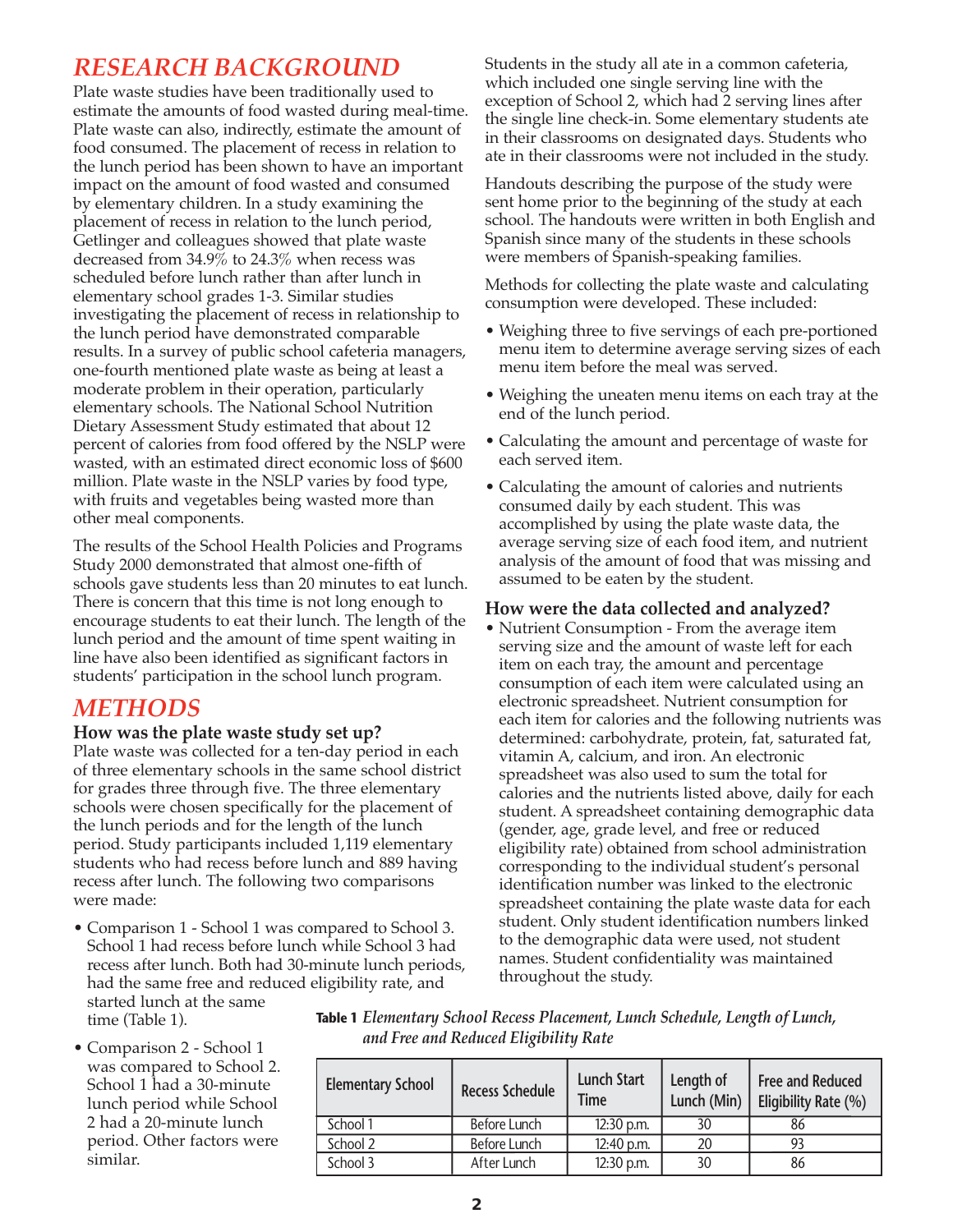• Data Analysis - Statistical analysis was performed to determine if the placement of recess relative to the lunchtime had an impact on the amount of plate waste and the amount of calories and nutrients consumed. Analysis was also performed to determine if the length of the lunch period had an impact on the amount of plate waste and the amount of calories and nutrients consumed.

### *RESULTS*

#### **Placement of Recess and Nutrient Consumption**

Researchers found for all children, the percentages of offered food eaten were significantly greater and the amount of offered food wasted was significantly lower when recess was scheduled before lunch. Overall, food waste decreased from 40.1% to 27.2% when recess was scheduled before lunch.

Elementary students having recess before lunch and recess after lunch consumed 503 and 464 calories, respectively. However, the total amount of protein consumed was not significantly different when comparing all students receiving recess before and after lunch. Carbohydrate intake was significantly greater for all participants when recess was scheduled before lunch. Fat intake was actually a little bit higher in the school that had recess after lunch.

The consumption of most vitamins and minerals was significantly greater when recess occurred before lunch. Most notably, calcium intake was significantly higher in the school with recess before lunch and represented a 35 percent increase in intake (252.4 mg in the school with recess after lunch compared to 340.9 mg in the school with recess before lunch).



#### **Graph 1 When fed lunch after recess compared to lunch before recess**



### **What does this indicate?**

If elementary students are preoccupied with going to recess, the findings indicate that they do not eat as much of their lunch when compared to students who have already participated in recess. The lunch they do consume tends to consist of high-protein and high-fat foods, such as the entrée. If students have already participated in recess, they still eat their entrée, but

> will also eat more foods containing calcium and vitamins, such as milk, vegetables, and fruits. This group also leaves less total plate waste.

### **Length of Lunch Period and Nutrient Consumption**

Researchers compared the length of the lunch period and nutrient consumption. The amount of food eaten was significantly greater and the amount of food wasted was significantly lower for the students who had a 30-minute lunch period. Overall, food waste decreased from 43.5% to 27.2% when the length of the lunch period was 30 minutes versus 20 minutes.

The total intake of all macronutrients and the percentage of that which was offered were also significantly greater for students receiving the 30-minute lunch period when compared to the students who received the 20-minute lunch. The amount of vitamin A and calcium consumed were also significantly greater when students were given a 30-minute period to consume lunch versus when they were given 20 minutes.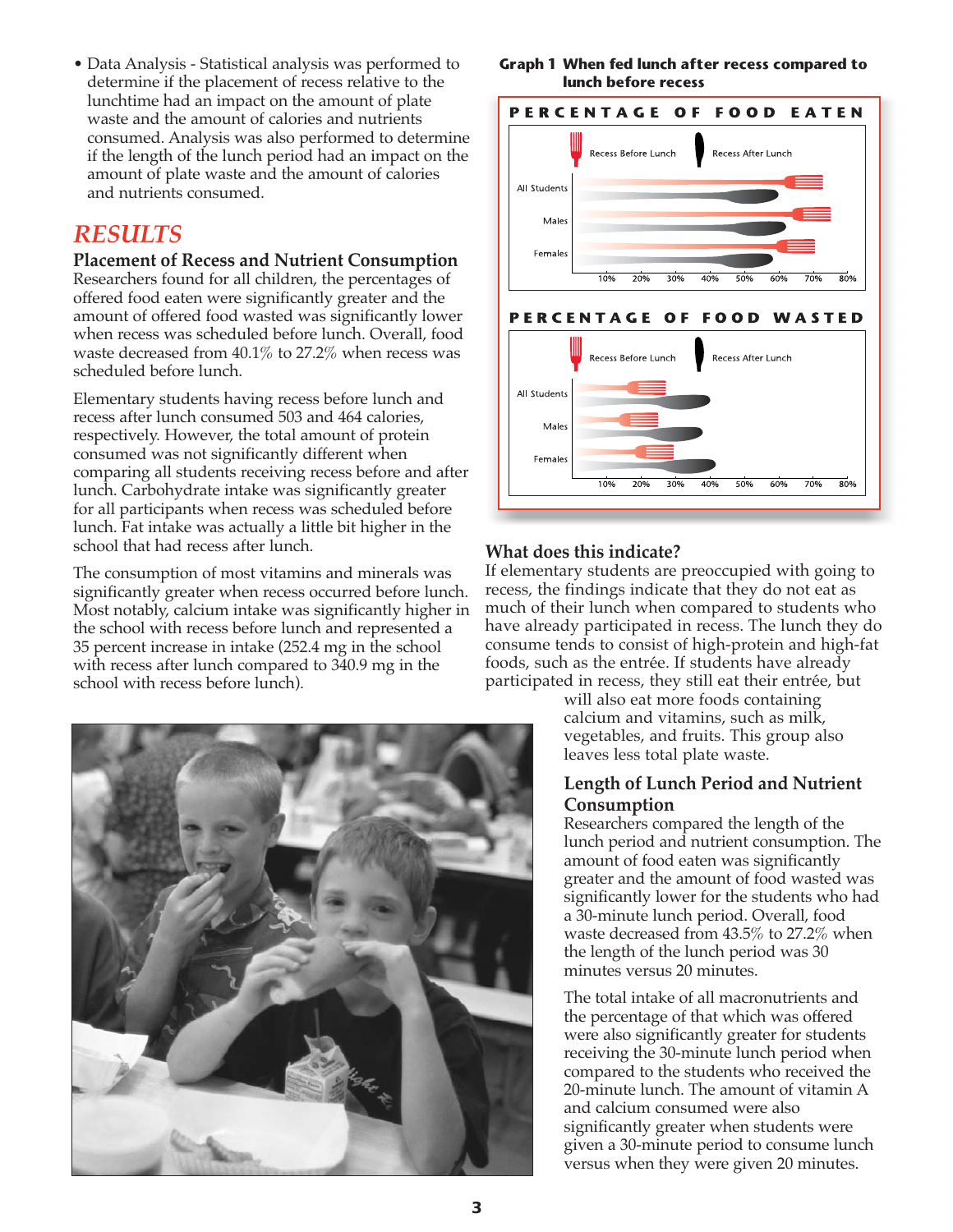

#### **Graph 2 When the lunch period time is 30 minutes versus 20 minutes**

### **What do the findings indicate?**

When elementary students were given more time at lunch, they ate more of the lunch provided. The optimum time for lunch has not been established, but the current study indicates that there is improved intake when the length of lunch is 30 minutes rather than 20 minutes with the further caveat that recess is offered before lunch in both situations.

### *PRACTICAL USE OF THIS INFORMATION*

### **What did this research determine about the placement of recess relative to lunch and the length of lunch in elementary schools?**

While the specific findings of this study are limited to the schools in which the data were collected, the following ideas can be useful in setting policy concerning the placement of lunch relative to recess in elementary schools.

- 1. When recess is scheduled before lunch, elementary school children consume significantly more food and have less plate waste than children who have recess after lunch.
- 2. When recess is scheduled before lunch, children consume more calories and total nutrients, including carbohydrates and calcium, than when they have recess after lunch.

3. Children who have a 30-minute lunch period consume significantly more food and nutrients than those who have a 20-minute lunch period and have significantly less plate waste.

**How can the school foodservice administrators and school administrators address the issues related to school schedule to improve consumption and reduce plate waste?**

- 1. Elementary school administrators should schedule lunch after recess in order to offer students the opportunity to consume a well-balanced school lunch and receive the benefits of this meal for the remainder of the day.
- 2. Elementary school administrators should give consideration to all the factors influencing the time for elementary students to eat, allowing the students to benefit from the consumed calories throughout the remainder of the school day.
- 3. School foodservice directors and site managers should constantly assess their level of productivity for meal service to assure that service is efficient and timely.
- 4. Elementary school administrators should consider the amount of time it takes elementary students to prepare for the lunch period by washing hands and walking to the cafeteria as a factor in determining the total lunch period.

#### **How much lunch time is needed to insure adequate eating time for elementary students?**

The approximate amount of time required for school lunch may be established by the following guidelines proposed by Buergel and colleagues in a previous research study and slightly modified here. The factors influencing the lunch period and recommended times for each factor are as follows:

• **FACTOR 1: Wait Time (10 Minutes):** This can be determined at each school, depending on the type of serving system, food production efficiency, and number of students waiting to be served. Wait time can be resolved by timing the student who takes the longest to get through the lunch service system. This would be timed from when the lunch period starts to when the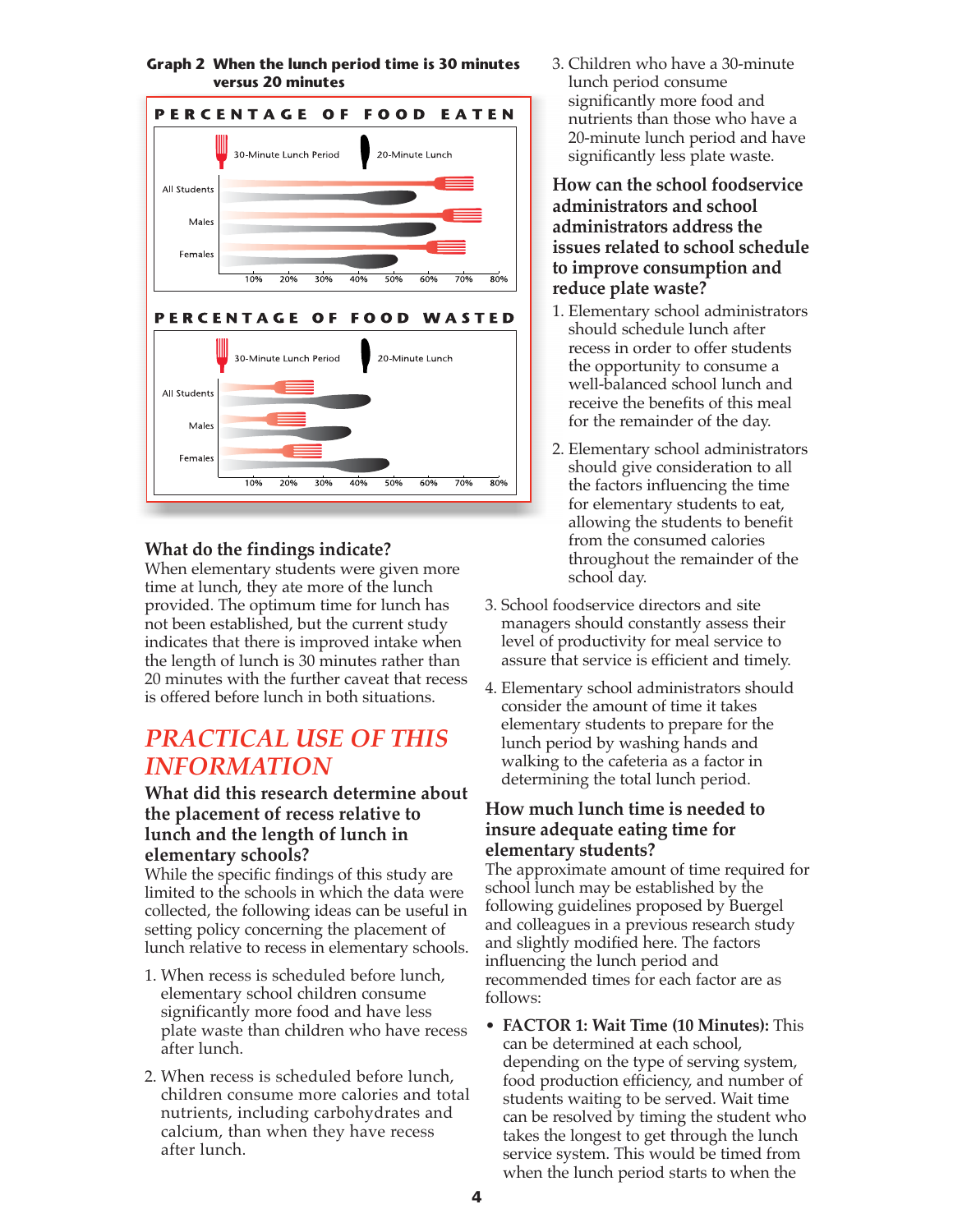last person sits down at the eating area and is ready to eat. This might be as little as 5 minutes or may be as great as 15 minutes. As an example, we'll use 10 minutes.

- **FACTOR 2: Consumption Time (9 minutes):** The average time it takes for students to eat is about 9 minutes. This is consumption alone and does not account for socializing and other important functions of mealtime.
- **FACTOR 3: Standard Deviation (7 minutes):** If you consider differences that exist in the fact that some students take longer to eat than the average student, this can account for the more deliberate eaters.
- **FACTOR 4:** Social Time (5 minutes): This is time for students to develop social skills and have some down time before they go back into the formal learning environment.





SUM OF LUNCH TIME IN THE CAFETERIA 31 Minutes

### *WHERE DO WE GO FROM HERE?*

In order to maximize food consumption and nutrient intake for elementary school students, continued research is needed to determine the ideal time needed for the lunch period in a wide range of elementary school settings. Additionally, further studies are needed to determine if calories and nutrients consumed at lunch play a role in readiness to learn, especially in the afternoon hours of instruction.

## **STAT FACTS**

### **When fed lunch after recess compared to lunch before recess, elementary students:**

Eat *24* percent more food by weight. Waste *30* percent less food by weight.

Eat **8** percent more calories. Consume *35* percent more calcium. Consume *13* percent more vitamin A.

### **When the lunch period time is 30 minutes versus 20 minutes, elementary students:**

Eat *21* percent more food by weight. Waste *40* percent less food by weight. Consume *16* percent more calories. Consume *56* percent more calcium. Consume *46* percent more vitamin A.

## **ADDITIONAL RESEARCH**

**Relationship of the Physical Dining Environment and Service Styles to Plate Waste in Middle/Junior High Schools**

While estimates of plate waste in the school nutrition programs have varied over the years, there are few published reports about the possible relationship between the physical dining environment and the amount of a school lunch actually consumed. The National Food Service Management Institute contracted with Texas Tech University to measure aspects of the physical environment in relation to actual food consumption during lunch. The study was conducted in four public junior high schools in Texas. Researchers measured the environmental factors - illumination, noise, temperature, and humidity - in the school dining areas. Individual plate waste was weighed and calculated as a percentage of the total amount of food produced. The overall percentage of plate waste was approximately 22 percent in the four participating schools during the duration of this study.

The only positive correlation between environmental conditions and plate waste was humidity. A regression analysis corroborated the finding that when the relative humidity was higher, the amount of plate waste also increased. The environmental factors - illumination, noise, and temperature - did not appear to influence plate waste in this study. According to opinions expressed by students on perception surveys, the plate waste was in part due to having nonpopular menu items for lunch rather than an unacceptable dining environment.

Alfonso Sanchez, PhD, Assistant Professor in the Department of Nutrition and Restaurant/Hotel Management, Texas Tech University conducted the study. Luis R. Contreras, PhD, Assistant Professor of Industrial Engineering at the University of Texas at El Paso collaborated on preparation of the study. A full report of the study can be accessed at www.nfsmi.org/Information/Research.html.